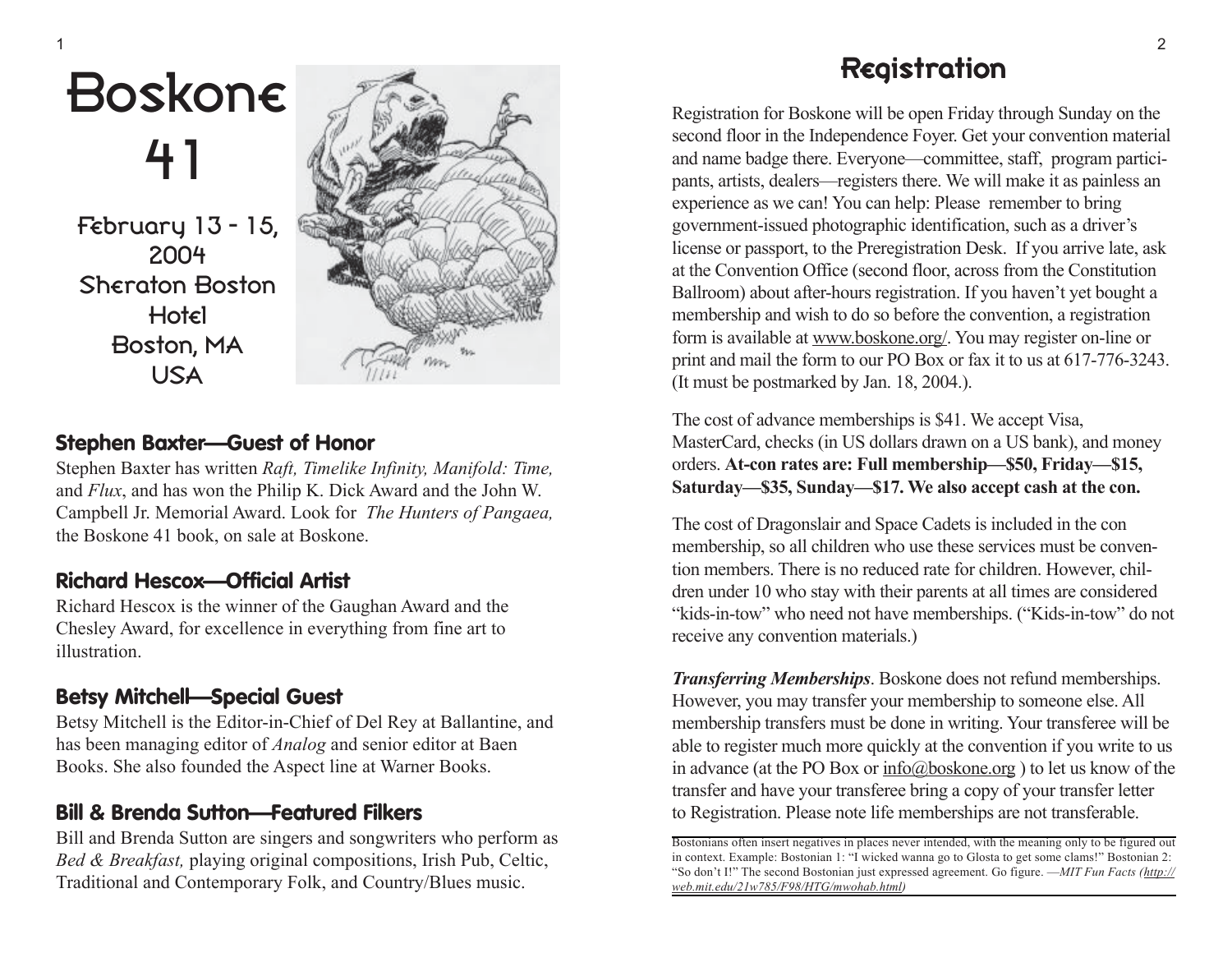#### The Many Sides of Boskone

#### Hal Clement Memorial Science Speaker

In memory of a beloved friend of NESFA, the late Hal Clement, NESFA will bring to Boskone each year a science speaker. This Boskone's Hal Clement Memorial Speaker will be **John Cramer**, a physicist at the University of Washington in Seattle. A few months ago John Cramer made world-wide news with the report of his re-creation of the sound of the Big Bang which can be played as a computer file (see www.npl.washington.edu/AV/ BigBangSound\_2.wav ). He is also the author of *Twistor* and *Einstein's Bridge*.

#### Program

The Boskone 41 Program offers panels, talks, discussions, demos, and workshops on many aspects of the science fiction and fantasy field. We include items about hard SF and fantasy, science and art, fandom and movies, literature and TV, music and comics, and heaps of related topics! Once again our "wicked awesome anime" gurus are putting together a video program to delight you. The full schedule will be in the Pocket Program—what more can you ask? (If you have a special request, email us at  $info@b$ oskone.org.)

Our planned events include:

♦The Hal Clement memorial charity auction benefiting the Joslin Diabetes Center (contact us at info@boskone.org if you have an item to donate to the auction)

- ♦ The Friday evening Art Show reception, open to everyone
- ♦ The Saturday evening special event and awards ceremony
- ♦ A slide show by our artist guest, Richard Hescox
- $\triangle$  Items spotlighting all of our guests

*Confirmed Program participants as of 28 December 2003:* Ellen Asher, Judith Berman, Terry Bisson, Michael A. Burstein, James Cambias, Jeff Carver, Bruce Coville, F. Brett Cox, Keith R. A. DeCandido, Daniel P. Dern, John R. Douglas, Debra Doyle,

Thomas A. Easton, Bob Eggleton, Michael F. Flynn, Esther Friesner, Laura Anne Gilman, Barry Gold, David G. Hartwell, Dan Hatch, Jeff Hecht, Peter Heck, Walter H. Hunt, Matthew Jarpe, MaryAnn Johanson, Robert I. Katz, James Patrick Kelly, Daniel Kimmel, Rosemary Kirstein, Sharon Lee, Fred Lerner, Paul Levinson, Shariann Lewitt, Timothy E. Liebe, James D. Macdonald, George R. R. Martin, Terry McGarry, Ed Meskys, Steve Miller, Margaret Organ-Kean, Tamora Pierce, Don Sakers, Steven Sawicki, Robert J. Sawyer, Darrell Schweitzer, George H. Scithers, Josepha Sherman, Wen Spencer, Allen Steele, Geri Sullivan, Amy Thomson, Shane Tourtellotte, Jane Yolen

*Kaffeeklatsches/Literary Beers* —Interested in participating in an informal discussion with one of our program participants over coffee, tea, or beer? Sign up for these at Information at the convention.

*Autographing*—Get an autograph from your favorite writer, editor, or artist. Check your Pocket Program for times and locations.

*Readings*—Hear writers read and discuss their own works; as before, the Pocket Program tells all…

*Discussion Groups*—This year, we're setting up many individual presentations and focused discussions by a variety of our program participants. We'll also have some space available for you to form your own last-minute groups ("birds of a feather") at-con. Sign up for these at Information (or email us ahead at info@boskone.org).

*Filksinging*—Filksongs are fandom's folk songs, with themes of SF, fantasy, and fannish interests. Planned items include an hour of concert sets, NESFA Hymnal singing, and a workshop conducted by Bill and Brenda Sutton. The program will of course have the usual open filking in the evenings, and dead dog filking on Sunday afternoon. Don't miss the theme concert on the subject "Wings", in honor of the Wright Brothers' centennial.

*Regency Soirée*—Learn the proper way to dance, play cards, and drink tea (albeit not all at the same time). There will be a Dancing Master to teach and call contra dancing (all skill levels are welcome),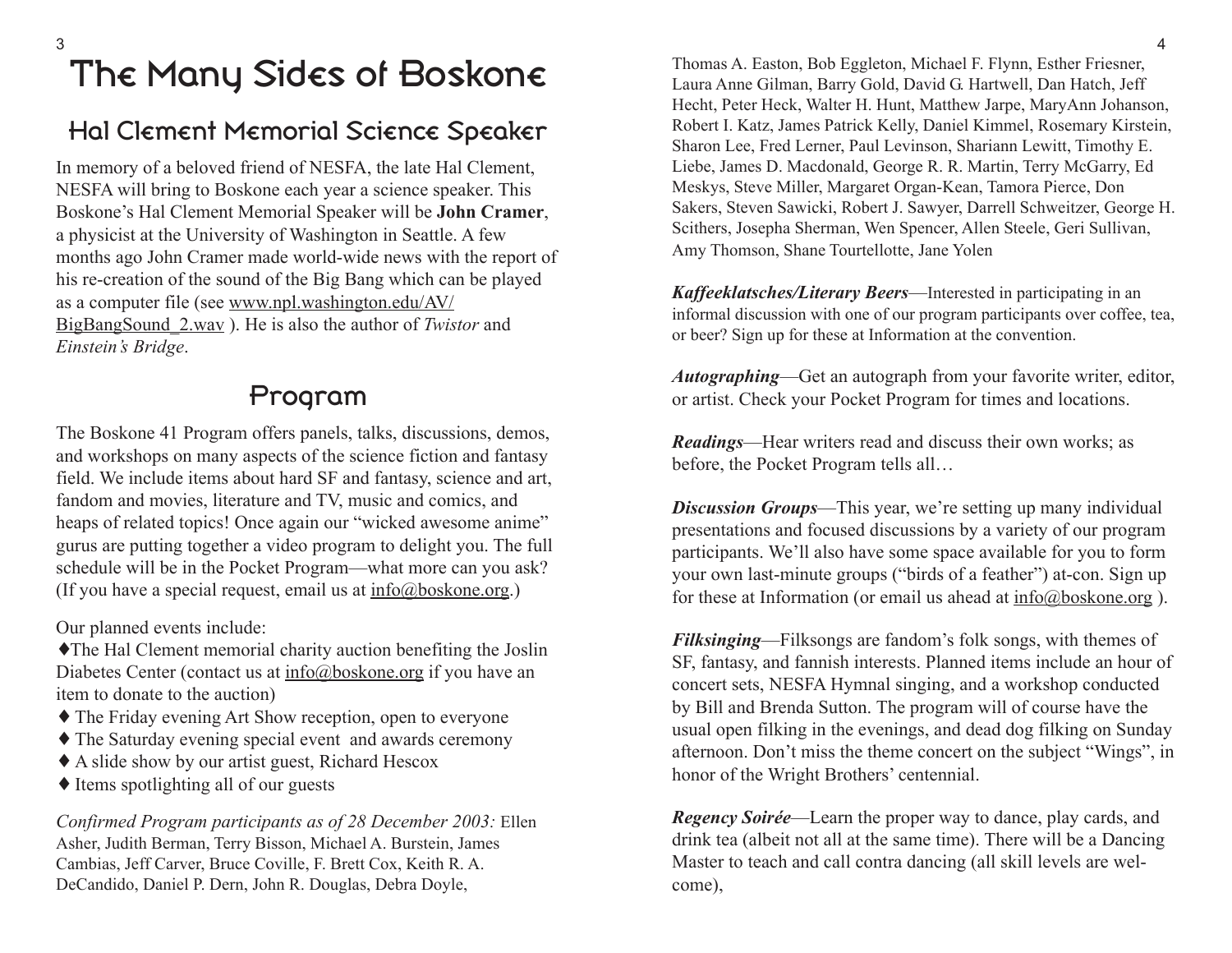and instructors in whist and vingt-et-un. Regency period costume is appreciated but not required; spectators are invited (and invited to become participants!).

#### Exhibits & Services

FANAC Fan History Project—Be part of the FHP, dedicated to preserving our science fiction and fannish heritage and making this material available to the present-day fan. Check out the web page at www.fanac.org . There are fannish reference works and thousands of photographs on the web site. You may even find your own picture there!

We will be at Boskone to archive our past. We'll have a scanning station to record photos and a small display to tell you more about us. If you have unusual items, we'll try to photograph or record them at the convention. If you have any photos, fanzines, publications or other memorabilia that you might be interested in donating to the FHP collection, contact Joe Siclari at jsiclari@optonline.net or talk with him at the convention. All donations are tax-deductible.

*FANAC and the Retro-Hugos:* The Fan History Project has established special reference pages for the Noreascon 4 Retro-Hugo Awards. Go to www.fanac.org/fanzines/Retro\_Hugos.html to see material by professional artists, fan artists and writers, complete fanzines and lists of the fiction eligible for the 1953 Retro-Hugo

Awards, to be voted on this year.

Art Show & Print Shop—Our Art Show includes a special exhibit of the works of our Official Artist Richard Hescox, plus about 90 panels and a dozen tables full of original SF and Fantasy artwork, most of which is available for sale by written bid at the con. Also check out our Print Shop for many great items for immediate sale. The Art Show will be located on the second floor in the Back Bay Ballroom.

Dealers' Room—The Dealers' Room (aka The Hucksters' Room) will feature a wide variety of science fiction, fantasy, and genre books, jewelry, clothing, and all manner of other fun stuff. Check the Boskone web site (www.boskone.org) after January 20, 2004 for a list of dealers scheduled to attend. The Dealers' Room will be on the second floor in the Back Bay Ballroom, sharing space with the Art Show.

Con Suite—The Con Suite will be on the Program floor (third floor) in the center of the convention. Everyone is welcome to stop by the Commonwealth Room for soda and munchies, to meet other fans (you might want to sign up for *birds of a feather* meetings with them!), or just to relax for awhile. Children may not be left unattended.

Gaming Room—This year's Game Room will feature lots of options for players of *Magic: The Gathering*, specialized board games, and people who want to play everything from checkers to *Dungeons and Dragons*. It will be in the Independence East Ballroom.

Dragonslair & Space Cadets —**Dragonslair** is children's programming for ages 7 to 12. We plan some fun and interesting activities. We'll probably have some readings, storytellings, games and crafts projects.We're also looking for your ideas for things you'd like to do—you can email us at kids@boskone.org . Maybe we'll create some artwork to be hung in the Art Show and maybe we'll just hang out and play. We have firm hours of operation; please see the list on the next page. Dragonslair will close for lunch and dinner on Saturday. We reserve the right to collect a fee for children not picked up at these times. Let us know if you will be using Dragonslair. Then come and have fun!

**Space Cadets** is for children 2½ to 6 years old, with plenty of play time, rest time, and simple crafts. The room will be closed for meals, but will provide a snack. The room will be open in the evening for quieter activites. Some crafts and toys provided may have small parts unsuitable for infants. Advance registration is requested to assist us in planning and preparation. Pre-registered children will be given preference.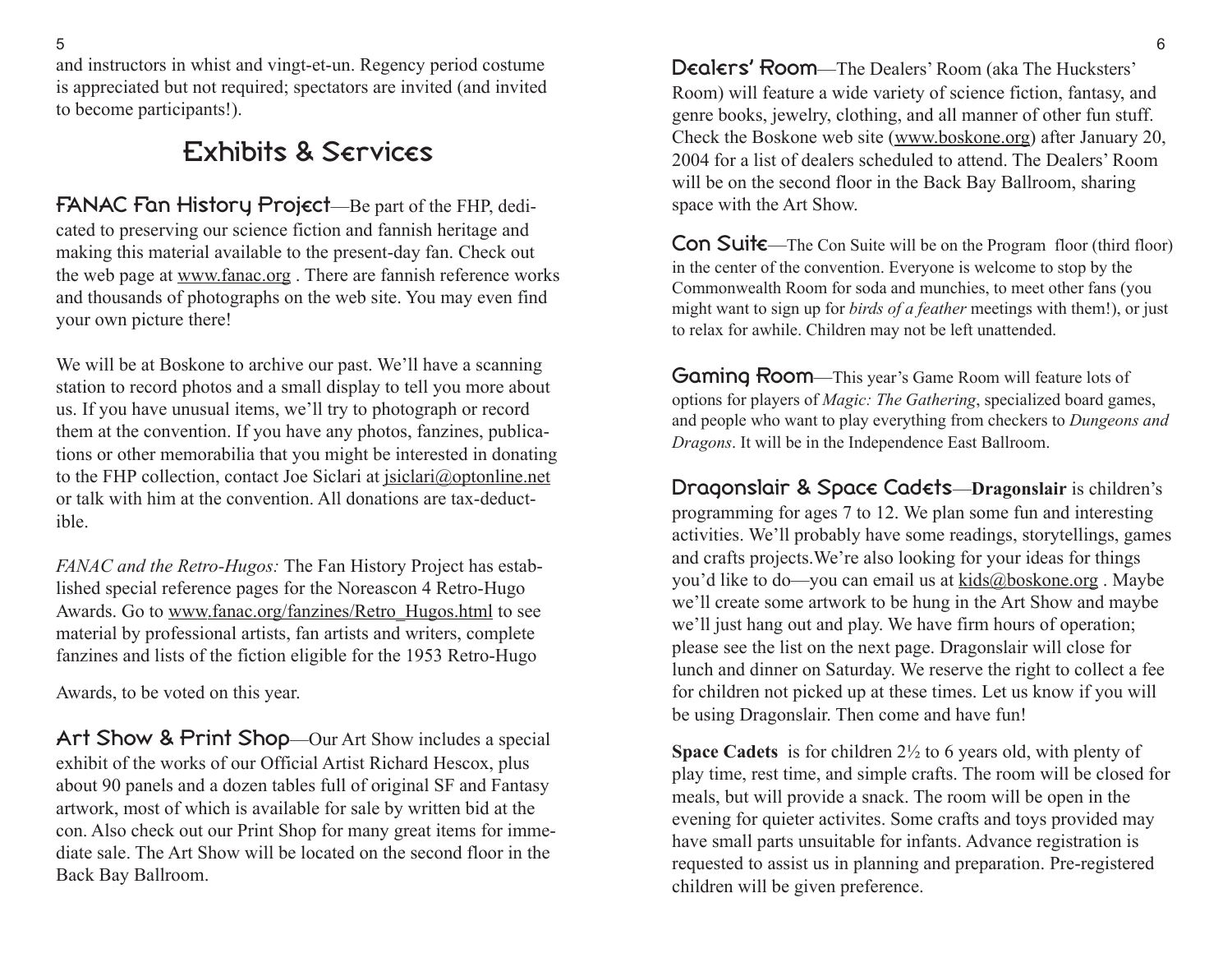#### Area Hours

| Area           | <b>Friday</b>      | <b>Saturday</b> | <b>Sunday</b>   |
|----------------|--------------------|-----------------|-----------------|
| Registration   | $4$ PM- $10$ PM    | 9:30 АМ-6РМ     | $9:30$ AM-noon  |
| Art Show*      | $8$ PM- $10$ PM    | $10AM-10PM$     | $10AM$ -noon    |
| Con Suite      | $4PM-1AM$          | $9AM-1AM$       | $9AM-4PM$       |
| Dealers' Room  | $5PM-8PM$          | $10AM-6PM$      | $10AM-3PM$      |
| Information    | $4PM-9PM$          | $10AM-6PM$      | $10AM-3PM$      |
| Dragonslair**  | $7PM-9PM$          | $10AM-9PM$      | $10AM-2PM$      |
| Space Cadets** | $6:30$ PM- $11$ PM | $9:45AM-11PM$   | 9:45 AM-3:15 PM |

\*Art Show Sales will be from 1PM-4PM Sunday; Art Show Auction from 1:30PM-3PM Sunday. \*\* Both will close for meals. Space Cadets will close from 12:15PM-12:45PM on Saturday and Sunday, and from 5:15PM-6:45PM on Saturday. Dragonslair will close on Saturday from noon to 1PM and from 5PM to 7PM.

Volunteers—The best way to meet other people at a convention is by volunteering, and Boskone needs you! Science fiction conventions run on blood, sweat, and volunteers. The Volunteers department allocates volunteers among the many different areas that need them—opportunities are available for all physical and mental abilities. If you are willing to help, please fill out the volunteer form (including a Release Form) at Information. Those who work at least six hours will receive a gift. If you are under 18, your parent or guardian must sign the Release Form (but you'll only have to work 4 hours for your gift).

**Information**—This year Information will be where everyone thought it ought to be last year—in the open windows of the Meeting Planning Office across from the Constitution Ballroom on the second floor. Information is your place to find answers to your questions. You'll also be able to pre-register for a discussion group, a kaffeeklatsch, or other event that requires sign-up; to drop off items for the convention newsletter, or get the latest copy of *Helmuth.* Stop by the Information office and see what we can do for you!

The restaurant guide will also be available on-line at www.boskone.org/rest-guide . Because Boskone weekend coincides with Valentine's Day, you may want to make reservations well in advance. If you have to cancel, the restaurants will have no problem filling that vacancy.

Club & Bid Tables—Want to publicize your club, convention, or bid? We will have tables available for this purpose. Table space is limited, so please write or email us (at  $info@boshone.org$ ) in advance.

Newsletter —*Helmuth, Speaking for Boskone*, the convention newsletter, features updates and changes to the program as well as lists of parties and other news. Copies of *Helmuth* will be distributed around the hotel—Art Show, Dealers' Room, Con Suite, et al. You can always find copies at Information on the Grand Promenade. *Helmuth* is always in the market for line art. If you have any convention-related illos, please e-mail them to lauriem@dpsinfo.com .

NESFA Press—This year the Boskone book is *The Hunters of Pangaea* by Stephen Baxter. The cover art is by our Official Artist—Richard Hescox. The book will be available in both a trade and boxed state from the NESFA Sales table in the Dealers' Room.

We will also have the latest "NESFA's Choice" book at Boskone: *Silverlock* by John Myers Myers. *Powers of Two* by Tim Powers, a book produced by NESFA Press for Arisia 2004, will also be available.

In connection with the launch of *Silverlock,* NESFA Press is pleased to welcome **Karen Anderson**, long-time fan of *Silverlock* and contributor of supplemental material for NESFA Press' reprint of this book, as its guest at this Boskone.

#### Late-Breaking News

Last-minute information about Boskone will be available in the week preceding Boskone 41 on our answering machine (outgoing message only) at 617-625-2311, or, for the electronically inclined, on the web at www.boskone.org and USENET (newsgroup rec.arts.sf.announce). In addition, the near-final Program will be uploaded to our web pages about a week before the con.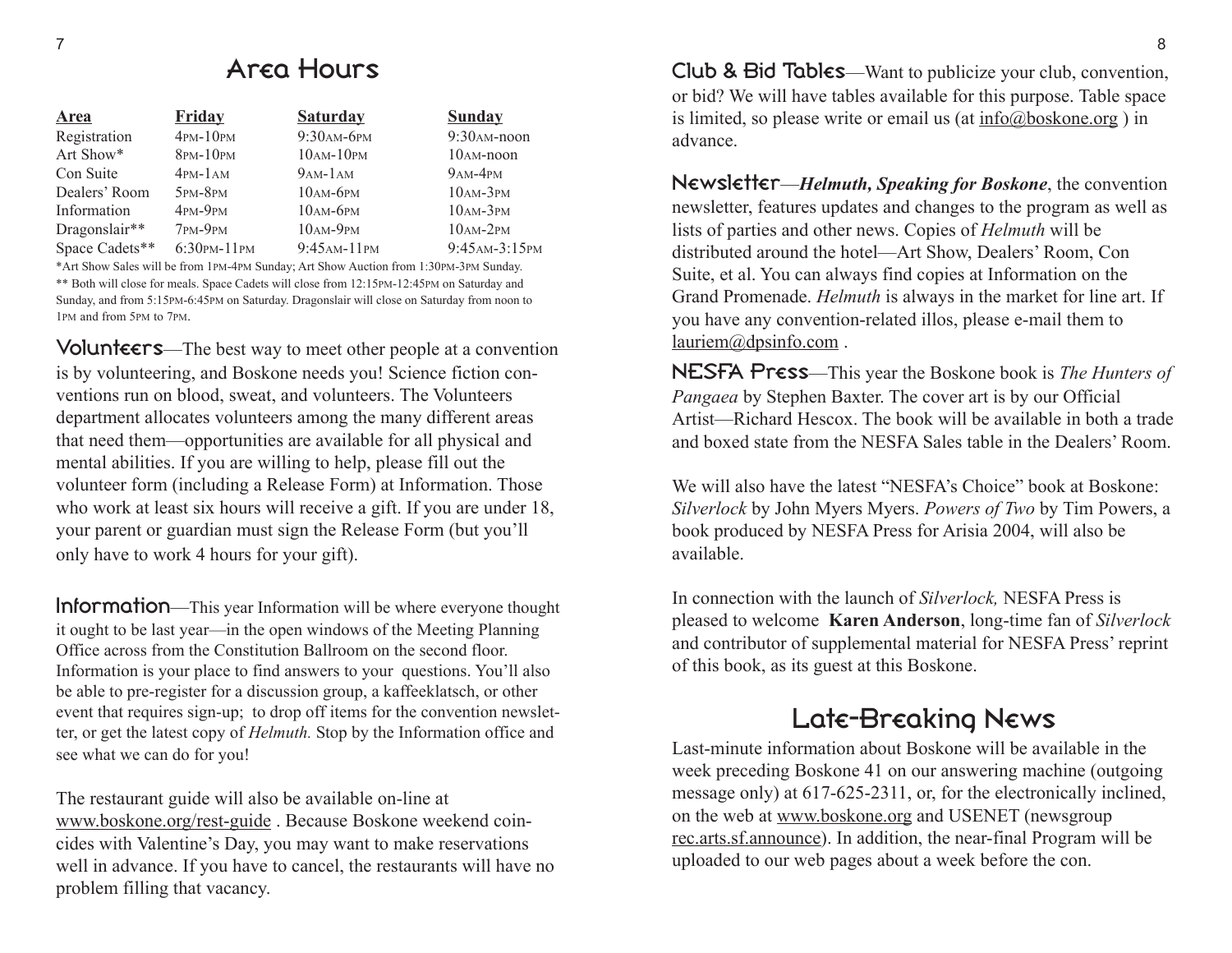#### Hotel Information

#### Reserve your room now!

Boskone's hotel is the Sheraton Boston in the Back Bay area of Boston, Massachusetts, located just off the Massachusetts Turnpike (exit 22, Prudential Center/Copley Square), an area overflowing with restaurants and shopping. The hotel rates per night are: single \$125, double \$135, triple \$145, quad \$155 (please contact us for suite availability). Reserve your hotel room online by going to www.boskone.org/hotel.html and following the instructions. Reservations can also be made by phone at 617-236-2000 (or by fax at 617-236-1702). If reserving by phone or fax, be sure to mention "Boskone" to get the convention rate. Additional rooms may be available after the deadline, but only on a first-come firstserved basis.

#### *Deadline:Reservations must be made by 5PM EST on January 22, 2004.*

*Special Requests:* A limited number of handicapped-access rooms and smoking rooms are available, so please let the hotel know right away if you have any special needs. Likewise, rollaway beds and cribs are in short supply, so let them know if you think you'll need one. Please specify a party or non-party floor room at the time of reservation. If you want to reserve a suite, please contact us at info@boskone.org or write to us at the PO Box.

*Check-in and Check-out:* Check-in begins at 3PM. Check-out time is noon. A late check-out of 2PM may be available. You can avoid morning check-out lines by pre-paying as early as the night before!

#### How to Get to Boskone

By Car—The Sheraton Boston is located at 39 Dalton St in Boston's "Back Bay" area.

*From the North:* Take Interstate 93 South to exit 26A (Leverett Circle exit) onto Storrow Drive. Bear left when the road widens back to two lanes. You will quickly come to the Fenway exit which will be on the left. Stay to the left in this exit; bear left at the first and second lights into Boylston Street. At the fifth light, take a right onto Dalton Street. Proceed to the hotel.

*From the South:* Take Interstate 93 North to exit 18 (Massachusetts Avenue). Take a right at the bottom of the long off-ramp onto Massachusetts Avenue. Continue for approximately one mile, and then take a right onto Huntington Avenue. At the second light turn left onto Belvedere. The hotel is on the right.

F*rom the West:* Take Interstate 90 East (Massachusetts Pike) to exit 22 (Prudential Center/Copley Square). Once out of the tunnel and above ground, stay to the left. At the stop sign, follow the sign that says "Huntington Avenue" (*not* the one (on the right) that says "Prudential Parking"). On Huntington Avenue and at the first set of lights, take a right onto Belvedere. The hotel is on the right.

*A note on parking:* Being in a major city, parking costs are very expensive close to the hotel. The garage attached to the hotel charges \$33/day (\$35/day for valet parking, which includes in/out privileges). The hotel does not own the garage, so we can't negotiate a better rate. There *are* alternatives. Near the hotel (just on the right as you travel south along Dalton St. across from Boylston St., going toward the Sheraton) is the Auditorium Garage; marked by a large, vertical *PARK* sign on the outside wall; operated by Pilgrim Parking, Inc. This may be cheaper for you than the Sheraton garage.

Consider parking in one of the large lots at the end of the subway lines, and take the subway in. Riverside Station (exit 22 off Route 128), on the end of the *D* branch of the Green Line, has a large openair lot where parking costs \$2.75/day. Alewife station, on the Red Line, charges \$4.50/day for parking for its multi-story garage lot (not suitable for tall vehicles). Alewife is a little closer to the hotel than Riverside is, but you will need to change trains

**They Build Them Hardy in New England:** David Kennison, the last survivor of the Boston Tea Party, lost a hand to a gunshot wound while fighting in the war of 1812. He was 76 years old at the time. Later, a tree fell on him, fracturing his skull. He survived. Then while training soldiers, a cannon explosion shattered his legs. He survived. Sometime after that, he was kicked in the face by a horse. He survived. He died peacefully in Chicago in 1851, at the age of 115.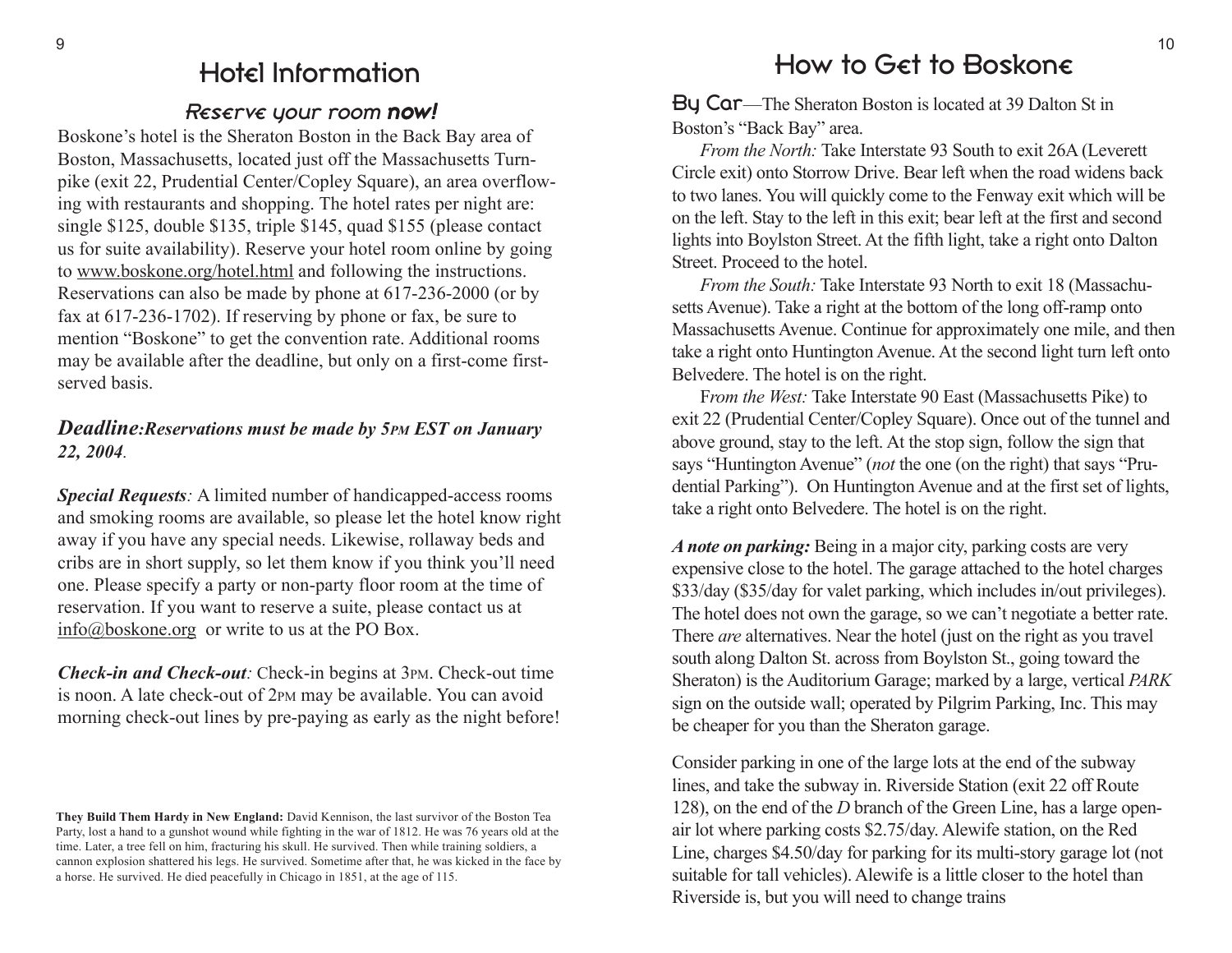11

at the Downtown Crossing Station for an Orange Line train going to Back Bay Station. There is also a large lot at exit 13 on Route 128 at the Amtrak station in Dedham. See directions below for "by the 'T'."

By Air—If you fly into Boston's Logan Airport, you can take a shared van service to the hotel for about \$9. See details at the airport or at www.massport.com/logan/getti\_typeo\_share.html —some will let you reserve on-line. A taxi ride will start at \$6 before you leave the airport; there are no flat fees in the zone that includes the hotel so costs will vary according to the time your trip takes.

You can also take the 'T' (MBTA) subway system. From any terminal take a *free* Massport Logan shuttle bus (#22, 33 or 55) to the Airport Station subway stop (Blue Line). Take an inbound train to Government Center and change for an inbound Green Line train. Alternatively, continue on the Blue Line to State Street Station and change for the Orange Line. Follow directions below for "By the 'T'."

Amtrak—The closest Amtrak stop is the Back Bay station (Amtrak's station code BBY), the last stop before South Station. Back Bay station is at 145 Dartmouth St. To reach the hotel from Back Bay Station, you can either walk  $(\sim \frac{1}{2})$  mile, most of which is indoors but includes escalators and one short set of steps (with adjacent ramp)), or cross Dartmouth St., go into Copley Mall, then follow the signs through the Marriott Hotel and the Prudential Mall to the Sheraton Hotel.

By the  $T'$ —There are three reasonably close subway stops: Hynes/ICA on the *B*, *C* and *D* branches of the Green Line, Prudential Center on the *E* branch of the Green Line, and Back Bay on the Orange Line. Which stop is best for you probably depends on where you are coming from and whether you mind walking outdoors. Hynes/ ICA involves a slightly longer walk outside but has more frequent service and better connections. See www.mbta.com/traveling t/ schedules subway.asp or call 617-222-3200 or 1-800-392-6100.

For expanded travel information, go to www.boskone.org/ directions.html.

This is an intentionally-blank page created for you by the Fannish Open Spaces Society.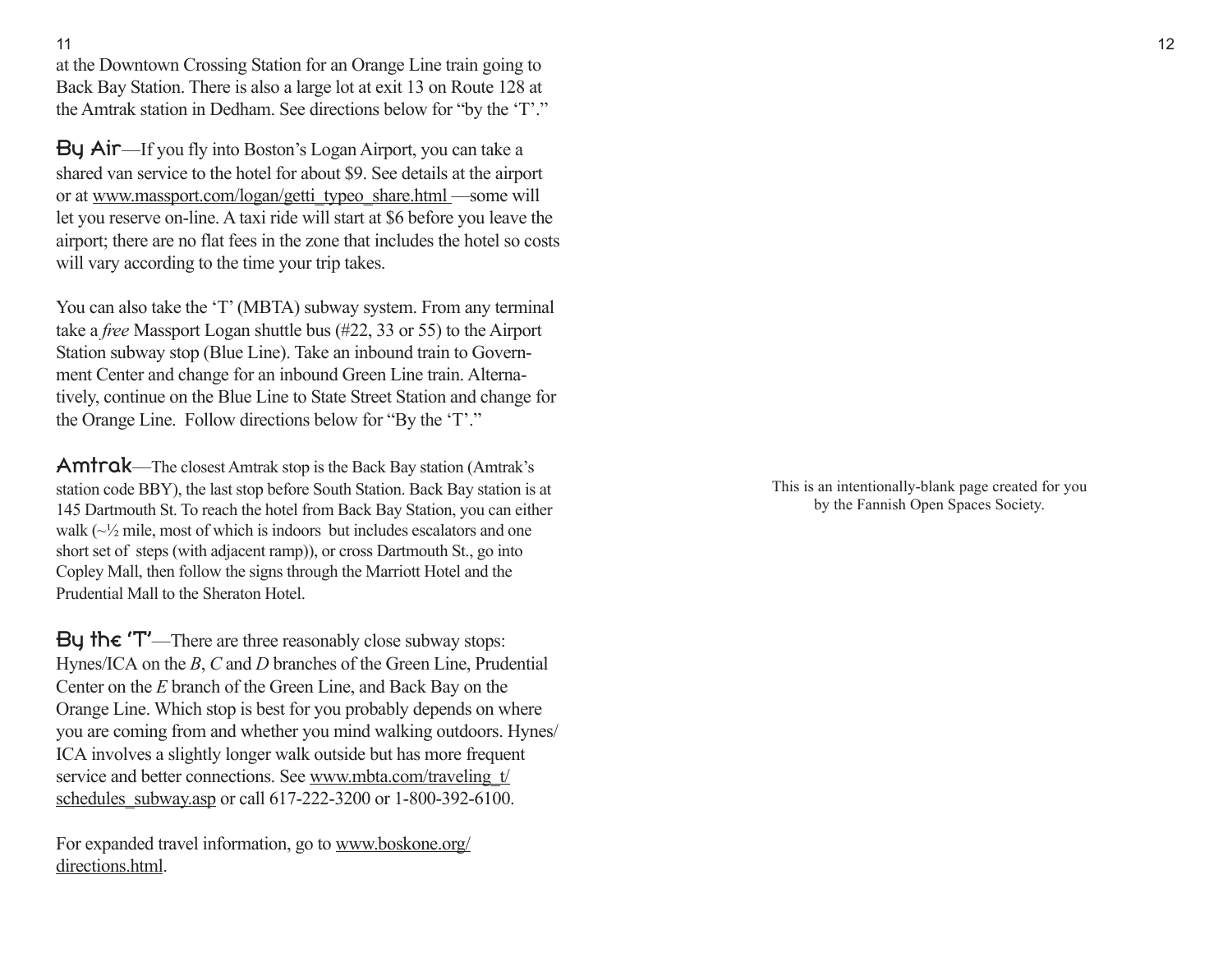#### Boskone 41 Order Form

(Special Boskone release of a new NESFA Press Book)

**The Hunters of Pangaea**, *by Stephen Baxter* [LIMIT TWO BOXED COPIES]

- trade state  $\omega$  \$15 (\$25 after Boskone)
- boxed state  $\omega$  \$24 (\$40 after Boskone)

I would like book  $\#$ ,  $\qquad,$ ,  $\qquad,$ 1-190 boxed state, 191-1490 trade state Add 5% Massachusetts sales tax \_\_\_\_\_\_\_\_ *Total*  \_\_\_\_\_\_\_\_

Payment must accompany order. We accept checks, money orders, Visa, and MasterCard. *Please don't mail cash. Your order must be received by February 1, 2004.*

|  |  | I am paying by: | check/money order |  | Visa MasterCard |
|--|--|-----------------|-------------------|--|-----------------|
|--|--|-----------------|-------------------|--|-----------------|

|       | $Credit$ Card # | Exp. Date:                                                                                                                                          |
|-------|-----------------|-----------------------------------------------------------------------------------------------------------------------------------------------------|
|       |                 | Name on card:                                                                                                                                       |
|       | Signature:      |                                                                                                                                                     |
|       |                 | Name:                                                                                                                                               |
|       |                 |                                                                                                                                                     |
|       |                 |                                                                                                                                                     |
| City: |                 | State: Zip/Postal Code:                                                                                                                             |
|       |                 |                                                                                                                                                     |
|       |                 | Advance-order books must be picked up at the NESFA Sales table in the<br>Hucksters' Room. They will not be mailed. Limit 2 copies of The Hunters of |

*Pangaea* by advance sale. Prices increase after Boskone 41

Mail to: Boskone 41, PO Box 809, Framingham, MA 01701 Fax to: 617-776-3243 (only Visa and MasterCard on fax orders)